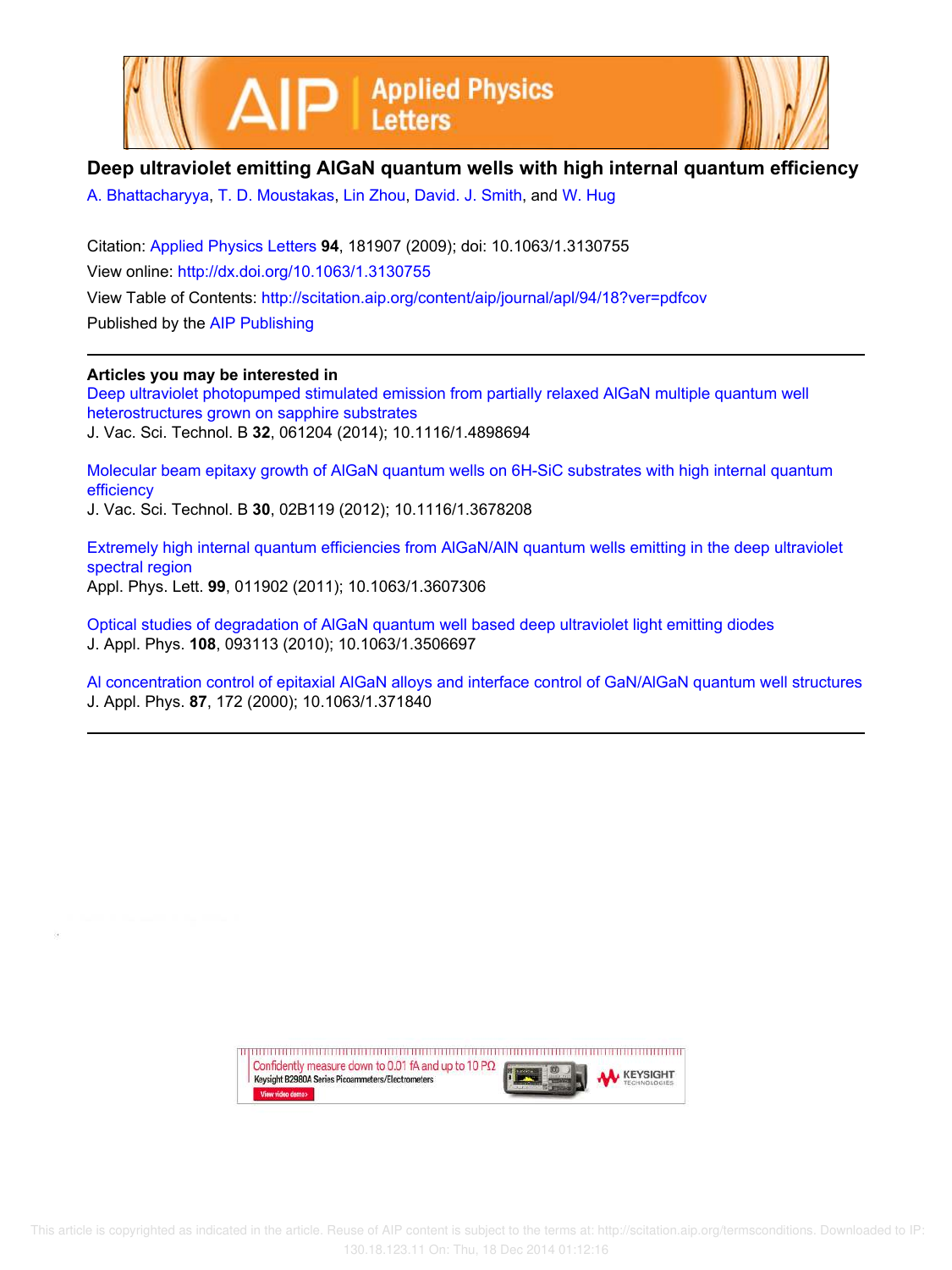## **Deep ultraviolet emitting AlGaN quantum wells with high internal quantum efficiency**

A. Bhattacharyya,<sup>1</sup> T. D. Moustakas,<sup>1,a)</sup> Lin Zhou,<sup>2</sup> David. J. Smith,<sup>2</sup> and W. Hug<sup>3</sup> <sup>1</sup>*Department of Electrical and Computer Engineering and Center for Photonics Research, Boston University, Boston, Massachusetts 02215, USA*

<sup>2</sup>*Department of Physics, Arizona State University, Tempe, Arizona 85287, USA* 3 *Photon Systems, Inc., Covina, California 91722-3417, USA*

(Received 3 March 2009; accepted 16 April 2009; published online 5 May 2009)

We report the development of  $Al_{0.7}Ga_{0.3}N/AlN$  quantum wells with high internal quantum efficiency. All samples had identical well and barrier thickness but the III/V flux ratio was varied during growth by increasing the Ga flux. The luminescence spectra show single peaks which vary from 220 nm (III/V ~ 1) to 250 nm (III/V  $\ge$  1) with internal quantum efficiency varying from 5% to 50%, respectively. To account for these results, a growth model was proposed in which at III/V ~ 1 the growth proceeds via vapor phase epitaxy, while at III/V  $\geq 1$  the growth proceeds via liquid phase epitaxy. © *2009 American Institute of Physics*. DOI: 10.1063/1.3130755

High Al-content AlGaN alloys and their quantum wells (QWs) can be used for the development of emitters in the deep-UV spectral region. The external quantum efficiency of deep UV light-emitting diodes was found to be relatively low  $(0.01\% - 0.2\%$  at 250 nm).<sup>1</sup> This result can be accounted for by low internal quantum efficiency (IQE), current injection efficiency, light extraction efficiency, or a combination of these three factors. The IQEs at room temperature of AlGaN alloys, with Al content varying from 10% to 60%, were reported to vary from 0.4% to 0.05%, respectively, as opposed to indium-containing nitride QWs emitting in the blue, with IQEs of 70%.<sup>2</sup> This is attributed to compositional inhomogeneities in the  $InGaN$  alloys<sup>3</sup> due to either spinodal decomposition<sup>4,5</sup> or statistical fluctuations,<sup>2</sup> which give rise to potential fluctuations, leading to exciton localization and thus efficient radiative recombination. $3$  On the other hand, compositional inhomogeneities due to spinodal decomposition are not expected in AlGaN alloys since Al and Ga atoms have the same ionic radius in tetrahedral environments. In this paper, we report the growth and characterization of  $Al_{0.7}Ga_{0.3}N/AlN$  multiple quantum wells (MQWs) emitting in the wavelength region 220 to 250 nm, with IQEs varying from 5% to 50%, respectively.

All samples were deposited on (0001) sapphire by plasma-assisted molecular beam epitaxy (PAMBE), using an rf plasma source for nitrogen activation. Growth was conducted using a three-step deposition process. First, the substrate was heated to 870 °C and exposed to nitrogen plasma. This nitridation process converted the surface of the sapphire to AlN, as was monitored by observing the reflection-highenergy electron diffraction pattern.<sup>6,7</sup> A thick AlN film was then deposited at the same substrate temperature using an Al beam equivalent pressure of  $5.1 \times 10^{-7}$  Torr, a plasma power of 300 W, and a nitrogen flow rate of 1.2 SCCM (SCCM denotes standard cubic centimeter per minute), which lead to group III to group V ratio close to unity. On top of the  $1-\mu m$ -thick AlN layer, 100 pairs of  $Al_{0.7}Ga_{0.3}N/AlN$  MQWs were deposited at 770 °C. The thickness of the barriers and wells were 12 and 2–3 ML,

respectively. The group III to V flux ratio during growth of the AlN barriers was the same for all samples, while that for the AlGaN wells was varied from close to unity to significantly greater than unity. This was done by keeping the Al flux for the well layer fixed at  $3.8 \times 10^{-7}$  Torr and increasing the Ga flux from  $4.5 \times 10^{-7}$  to  $7.5 \times 10^{-7}$  Torr. Indium was employed during the deposition of QWs in some samples to act as a surfactant.  $\frac{8}{5}$  Prior to the growth of the MQWs, a series of bulk  $Al_{0.7}Ga_{0.3}N$  films were grown under similar conditions, and their composition as well as their optical gap were determined by x-ray diffraction and optical absorption measurements. All these bulk AlGaN films were found to have the same composition (AlN mole fraction 72%) and the same optical gap  $(240 \text{ nm})$ .<sup>9,10</sup> Based on these results on bulk AlGaN, we expect the AlGaN wells to have the same composition.

The microstructure of the samples was determined by transmission electron microscopy (TEM) employing a JEM-4000 EX operating at 400 KV. The luminescence properties were studied by room and temperature-dependent cathodoluminescence and photoluminescence (PL) measurements. A Photon System He–Ag laser emitting at 224 nm was employed as an excitation source for PL measurements.

The normalized luminescence spectra from all samples are presented in Fig. 1. These data show that all MQW samples exhibit only a sharp near band-edge emission. It is important to stress that although the thicknesses and compositions of the wells and barriers were the same for all samples, the emission wavelengths vary from 220 to 250 nm as the Ga flux increased from III/V close to one to much greater than one. We also observed that the luminescence spectra of samples with wells grown under excess gallium were blueshifted if indium was employed as a surfactant.

To understand why the composition of the AlGaN films is the same independent of the employed Ga flux, we refer to studies of the kinetics of growth for PAMBE of AlGaN alloys by Iliopoulos and Moustakas.<sup>11</sup> These authors have reported that the kinetics of Al<sub>x</sub>Ga<sub>1−*x*</sub>N growth is fundamentally different from the kinetics of Al<sub>*x*</sub>Ga<sub>1−*x*</sub>As growth. They attributed this to the difference in Al–N and Ga–N bond strengths versus the closely similar Al–As and Ga–As bond

Electronic addresses: moustakas@bu.edu and tdm@bu.edu.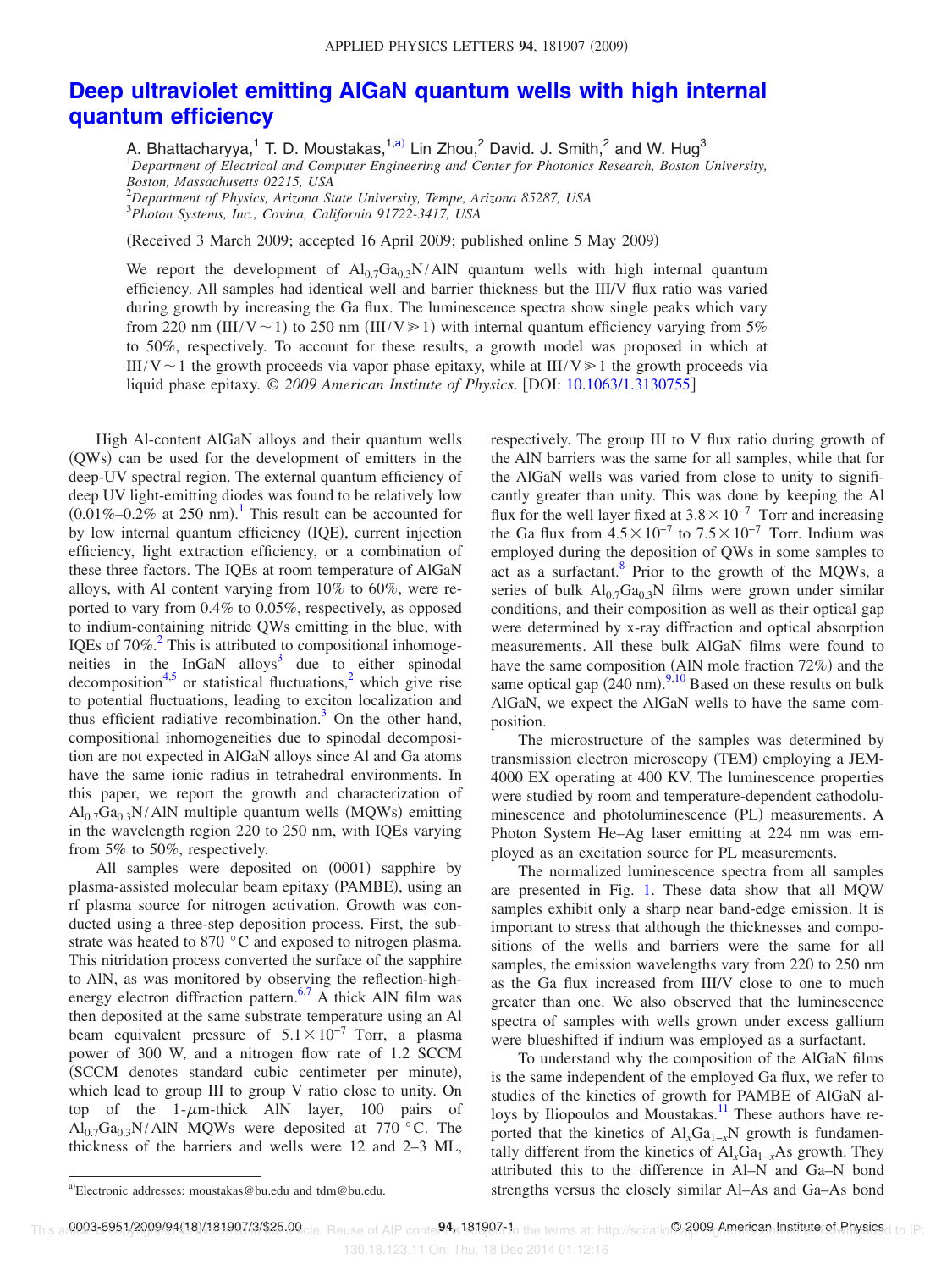

FIG. 1. (Color) Room-temperature luminescence from  $Al_{0.7}Ga_{0.3}N/AlN$ MQWs, with identical well and barrier widths. All spectra consist of a single peak, which varies from 220 to 250 nm.

strengths. For the group III nitrides, Al incorporates with high probability in both group III and N-rich growth regimes. Thus, the incorporation of Ga is controlled solely by the available N flux that is not consumed by Al atoms. As a result, the Ga flux can be increased significantly without affecting the Al mole fraction of the films. The excess Ga forms a thin overlayer on the surface during growth. The steady state thickness of this liquid Ga layer is determined by the Ga arrival, incorporation, and evaporation rates, the latter being strongly dependent on the substrate temperature. Although the Ga overlayer on the surface does not incorporate and hence does not alter the alloy composition, the presence and thickness of this liquid Ga film must play an important role in the growth and optoelectronic properties of the final AlGaN alloy.

It remains now to explain as to why identical  $Al_{0.7}Ga_{0.3}N/AlN$  MQWs with wells grown with different Ga flux emit at different wavelengths. To account for these results, we propose that the growth mechanism changes from a vapor phase epitaxy in the absence of excess Ga to a liquid phase epitaxy in the presence of excess Ga in the surface of the growing film as the Ga flux increases. In the latter case, the alloy growth proceeds by dissolving the arriving Al and active N species in the metallic Ga film, and the deposition



FIG. 2. (a) Bright-field TEM image showing the AlGaN/AlN MQW structure. (b) High-resolution electron micrograph taken in [1120] zone axis<br>projection showing well-defined AIGaN OWs and abrunt AIGaN/AIN projection showing well-defined AlGaN QWs and abrupt AlGaN/AlN This article is perfaces pyrighted as indicated in the article. Reuse of AIP content is subject the secure the redshift in the luminescence spectra wnloaded to IP:



FIG. 3. (Color) (a) Temperature dependent PL spectra for the  $\text{Al}_{0.7}\text{Ga}_{0.3}\text{N}/\text{AlN}$  MQW sample emitting at 250 nm, and (b) the integrated PL intensity vs inverse temperature for the same sample.

of the alloy proceeds from the liquid phase.<sup>12</sup> It should be pointed out that although the solubility of molecular  $N_2$  in Ga at the growth temperature of AlGaN alloys is very low, the solubility of active N (atomic, anionic and  $N_2^*$ ) is expected to be very high. In this growth mode, deposition in the growing front occurs when the Ga solution is saturated with N and Al, and this unavoidably leads to vertical and lateral compositional inhomogeneities in the film. For example, we have reported previously that bulk AlGaN films grown under Ga-rich conditions were found to exhibit ordered superlattice structures that are incommensurate with the wurtzite crystal lattice.<sup>9</sup> Furthermore, the same AlGaN films exhibit strong Stokes shift in the luminescence peak compared to the absorption edge, a result also consistent with compositional inhomogeneities in the films. $10^{\circ}$  Thus, the observed redshift in the luminescence spectra from 220 to 250 nm from  $Al_{0.7}Ga_{0.3}N/AlN$  MQWs with identical well and barrier widths is attributed to the compositional inhomogeneities introduced during growth of the wells under excess Ga. Consistent with this interpretation is also the increase in the spectral width from 11 to 16 nm.

A potential explanation of the observed blueshift in the luminescence spectra of the  $Al_{0.7}Ga_{0.3}N/AlN$  MQWs, when the wells are grown under excess Ga as well as indium, is the surfactant action of indium. $\delta$  We postulate that the films produced this way have less compositional inhomogeneities, which cause the redshift in the luminescence spectra which cause to IP: